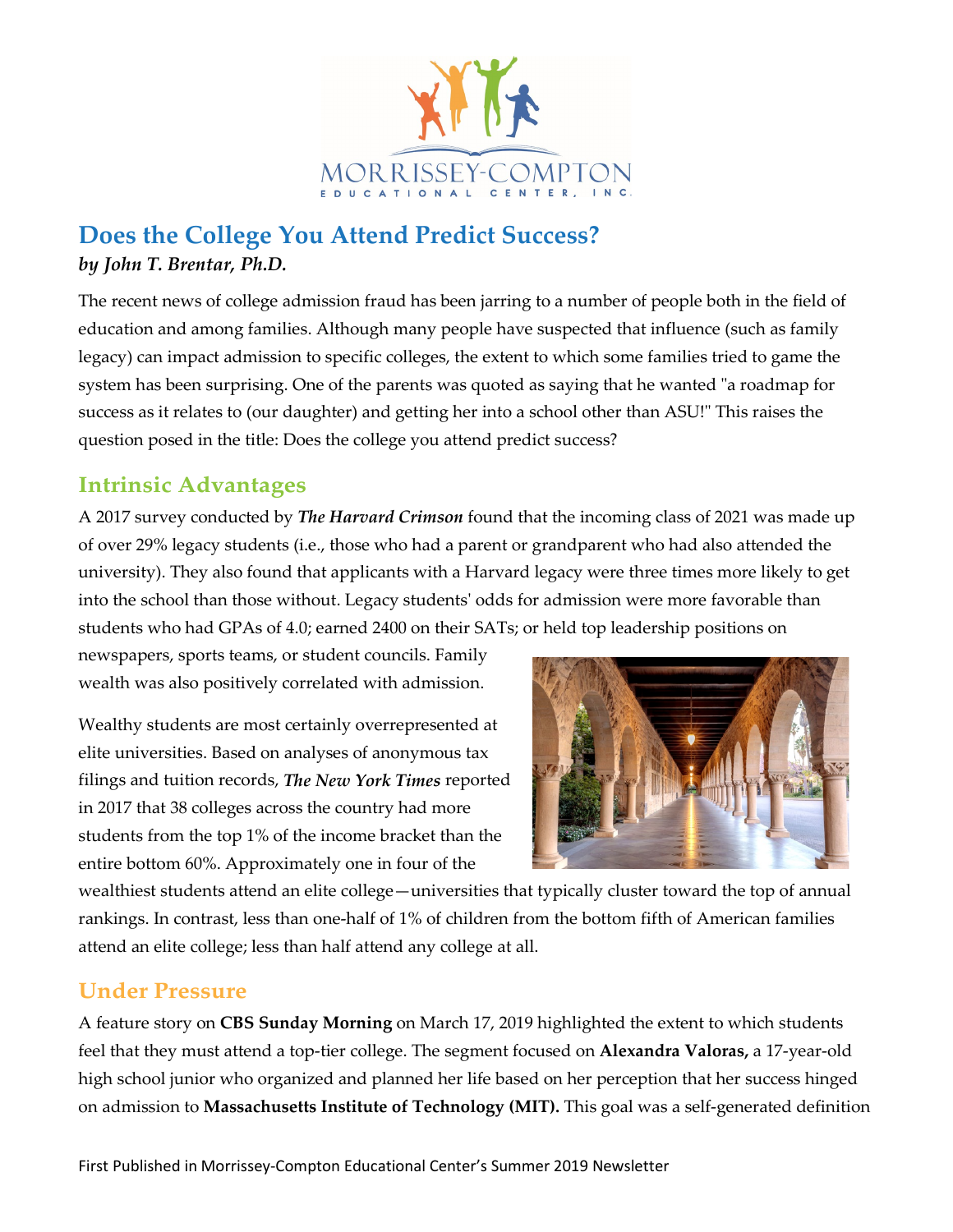of success and not one supported or voiced by her parents. However, her parents were proud of Alexandra and her accomplishments. They described her as "a happy girl, so motivated and so just full of life." She was also a straight-A student, class officer, and a member of the robotics team.

One morning, after making her bed and cleaning her room, Alexandra walked to a highway overpass and jumped. What her parents, teachers, counselors, and friends did not know was that she was haunted by inner demons. Her parents found amid her belongings two journals comprised of "two-hundred pages of self-loathing and despair." One entry said, "What will get me into MIT? Valedictorian, first robotics captain, 100 plus hours service award, model U.N., attend both conferences, win."



While setting high goals for oneself is not intrinsically harmful, guidance counselor **Scott White** noted that "There's no balance on these goals. Not every person can reach them. Whether that child can reach them, it's sort of unknown. But if she did, there would be another goal beyond that. You know that and I know that." White added, "We have a culture that makes kids think that if they are not perfect, they are less than good."

#### **Academic Achievement**

Had she lived, Alexandra may or may not have gained admission to and ultimately graduated from MIT. But what we can say with reasonable certainty is that her choice of university would likely have had little bearing on her future success. That would have depended on Alexandra herself.

# **A study conducted at Rice University found that a student's sense of belonging, growth mindset, and personal goals and values are important predictors of success once a student is enrolled at a university.**

One of the researchers, **Dr. Fred Oswald,** reported that these three competencies were important predictors of students' college persistence and success as measured by grades, retention, and graduation. He defines sense of belonging as the extent to which students feel that they belong in college, fit in well, and are socially integrated. Approximately 85% of studies measuring students' sense of belonging demonstrated a positive impact on their college GPAs.

Growth mindset is defined as the college students' beliefs that their own intelligence is not a fixed entity, but rather a malleable quality that college can help improve. Seventy-five percent of the studies measuring students' growth mindset showed that it had a positive impact on their college GPAs.